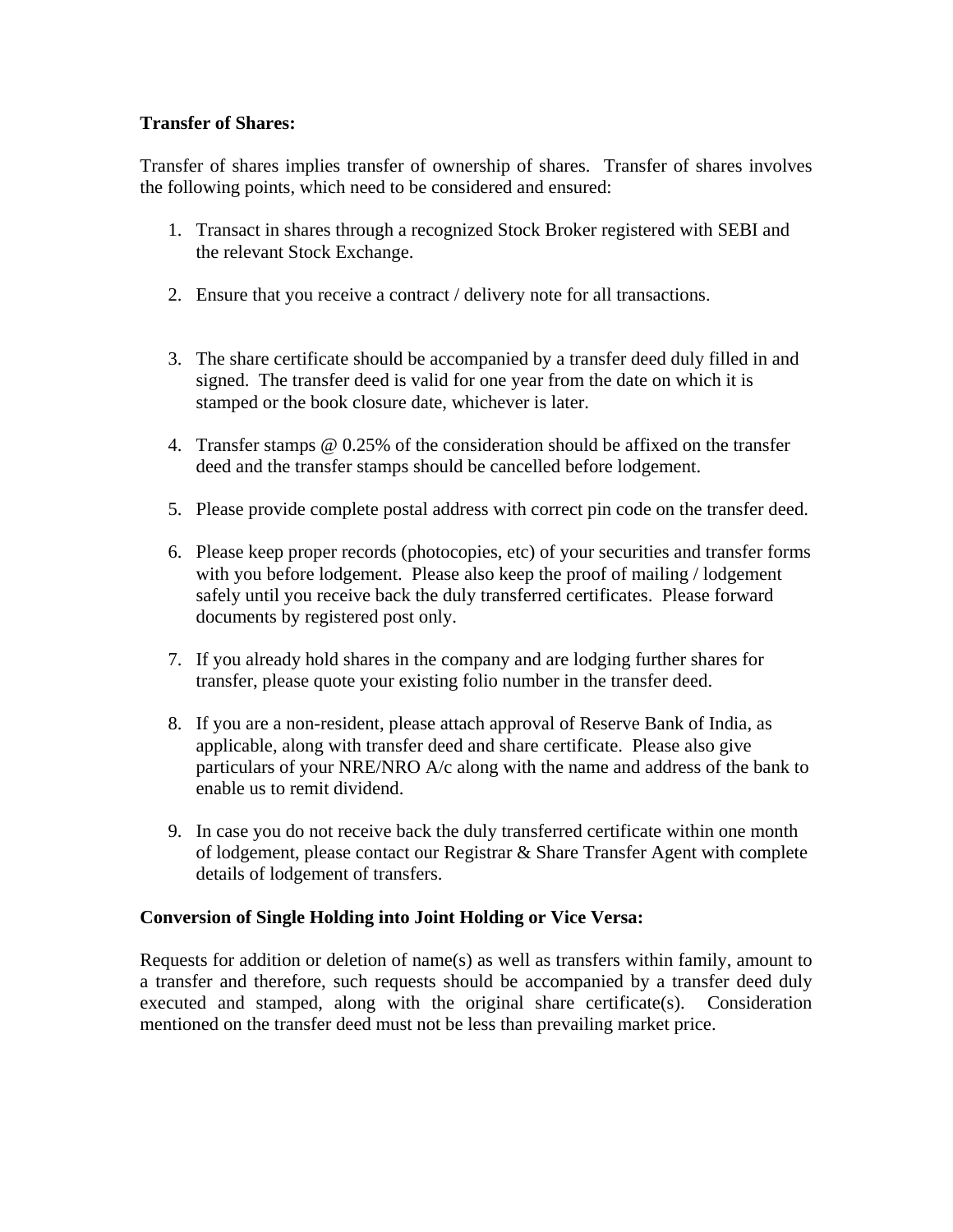#### **Power of Attorney:**

For registering a Power of Attorney, please send a notarized copy of the same, or bring the original along with a photocopy, to the office of our Registrar for verification. A Power of Attorney Registration Number will be given, which should be mentioned in all correspondence/transfer deeds signed by the Constituted Attorney.

#### **Transmission of Shares:**

- 1. If the shares are held in single name and the holder passes away, the legal heir should write to our Registrar for transmitting the shares in his/her name and should submit the Share Certificate(s) along with the Succession Certificate / Probate of Will / Letters of Administration obtained in respect of sole holding. If none of the above is available, please write to our Registrar for procedure for transmission.
- 2. If the shares are held in joint name(s) and one of the holders passes away, the surviving holder(s) can write to our Registrar for transmitting the shares in the name(s) of the surviving holder(s) and should submit the Share Certificate(s) along with a copy of the death certificate of the deceased holder, duly certified by a Notary Public / Magistrate / Gazetted Officer.

### **Transposition:**

Transposition means change in order of names. This action does not require a transfer deed. A letter requesting for transposition signed by all the shareholders should be sent with the Share Certificate(s). Transposition can be done only on the entire holding in a single folio. Transposition of part holdings is not permitted.

### **Change of Address:**

Please send a written request signed by the first shareholder mentioning the folio number and the new address with the pin code. On receipt of the same, our Registrar would incorporate the new address in the records and respond by sending an intimation confirming the change of address to the new address.

#### **Consolidation of Folios:**

If you are holding shares in more than one folio (in case of joint holder, if they are in the same order of names) kindly consolidate your holdings under one folio by forwarding the Share Certificate(s) pertaining to the shares to be consolidated to our Registrar, along with a covering letter in which you may specify the folio number in which you want to consolidate all your holdings. Please note that transfer deed is not required for consolidation of folios.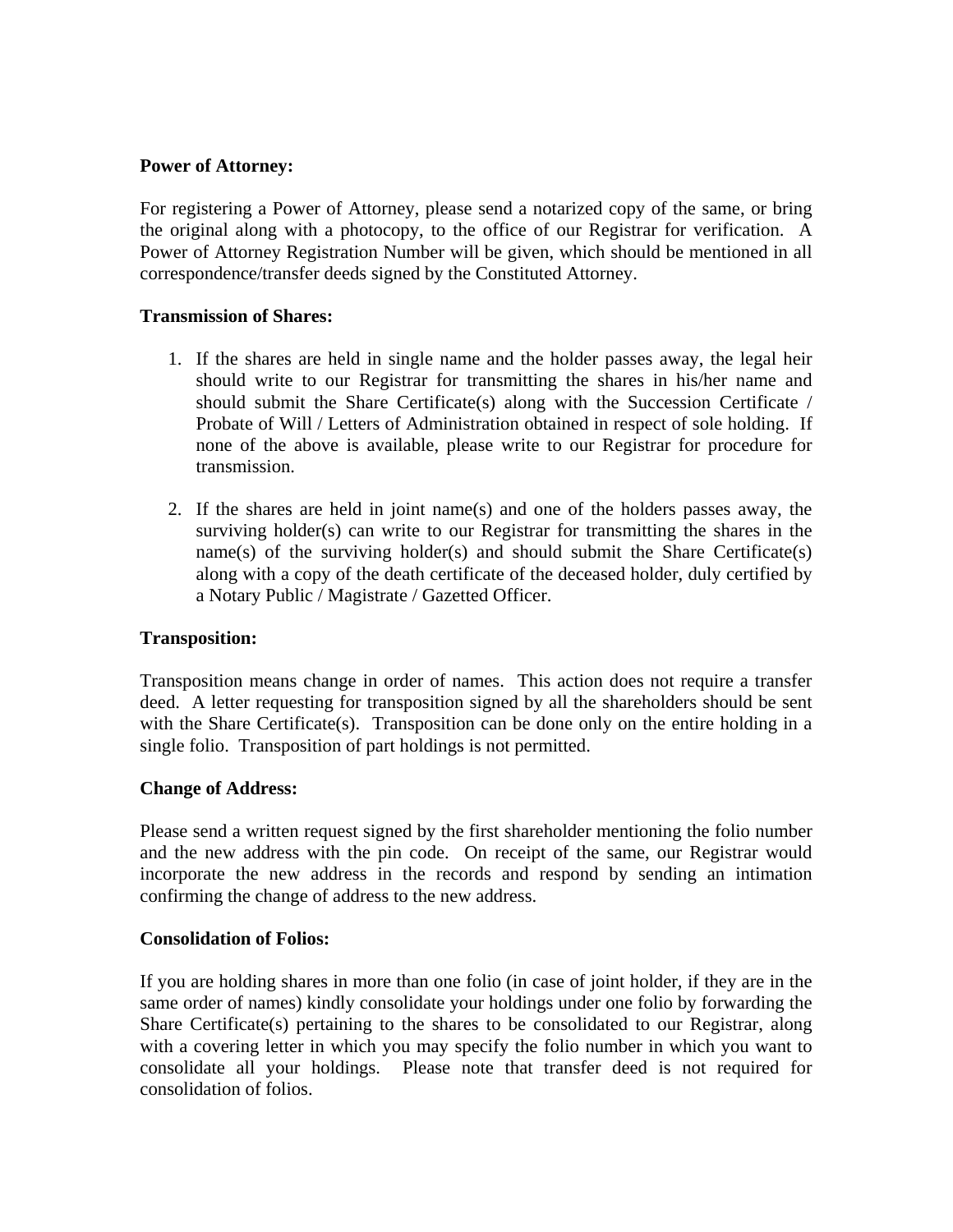# **Dividend:**

- 1. In case of non-receipt of dividend warrant, you are requested to contact our Registrar with full details viz. folio number, name of shareholder, period, etc. If the same has been returned undelivered from the post office, the same will be reposted to you. Otherwise, you may have to wait until the expiry of the validity period of the Cheque, before a duplicate Cheque / demand draft can be issued to you.
- 2. If the validity period of your dividend warrant has expired, please send a written request with the invalid dividend warrant to our Registrar for revalidation / reissue.
- 3. Bank A/c details given along with payee's name, reduces possible misuse / fraud by unscrupulous elements. If you want your bank a/c details to be printed on your warrant, or if you have already informed us, in case of any change in the same, please write to our Registrar giving your bank a/c number along with the name and address of the bank.
- 4. Please note that the amount represented by each dividend if remaining unclaimed for a period of seven years is required to be transferred to the Investors Education & Protection Fund, pursuant to Section 205C of the Companies Act, 1956. Hence it is in your interest to encash the dividend warrant immediately.

### **Loss of Share Certificate(s):**

- 1. If your share certificate gets lost, please intimate our Registrar immediately giving details of folio number, share certificate number, distinctive number(s) along with FIR lodged with the local Police Station where the share certificate is lost / suspected to be lost, or a copy of the Court Order for stop transfer instructions.
- 2. On receipt of the above information, our Registrar will advise you the procedure to be followed for obtaining duplicate share certificate.

### **General:**

- 1. Request for change in name should be accompanied by a copy of notification in Official Gazette or a newspaper or an affidavit duly sworn on a stamp paper of appropriate value, and with the new specimen signature duly attested by a Notary Public / Magistrate / Gazetted Officer.
- 2. Request for change of name consequent upon marriage / divorce should be accompanied with a marriage certificate / divorce decree and with the new specimen signature duly attested by a Notary Public / Magistrate / Gazetted Officer.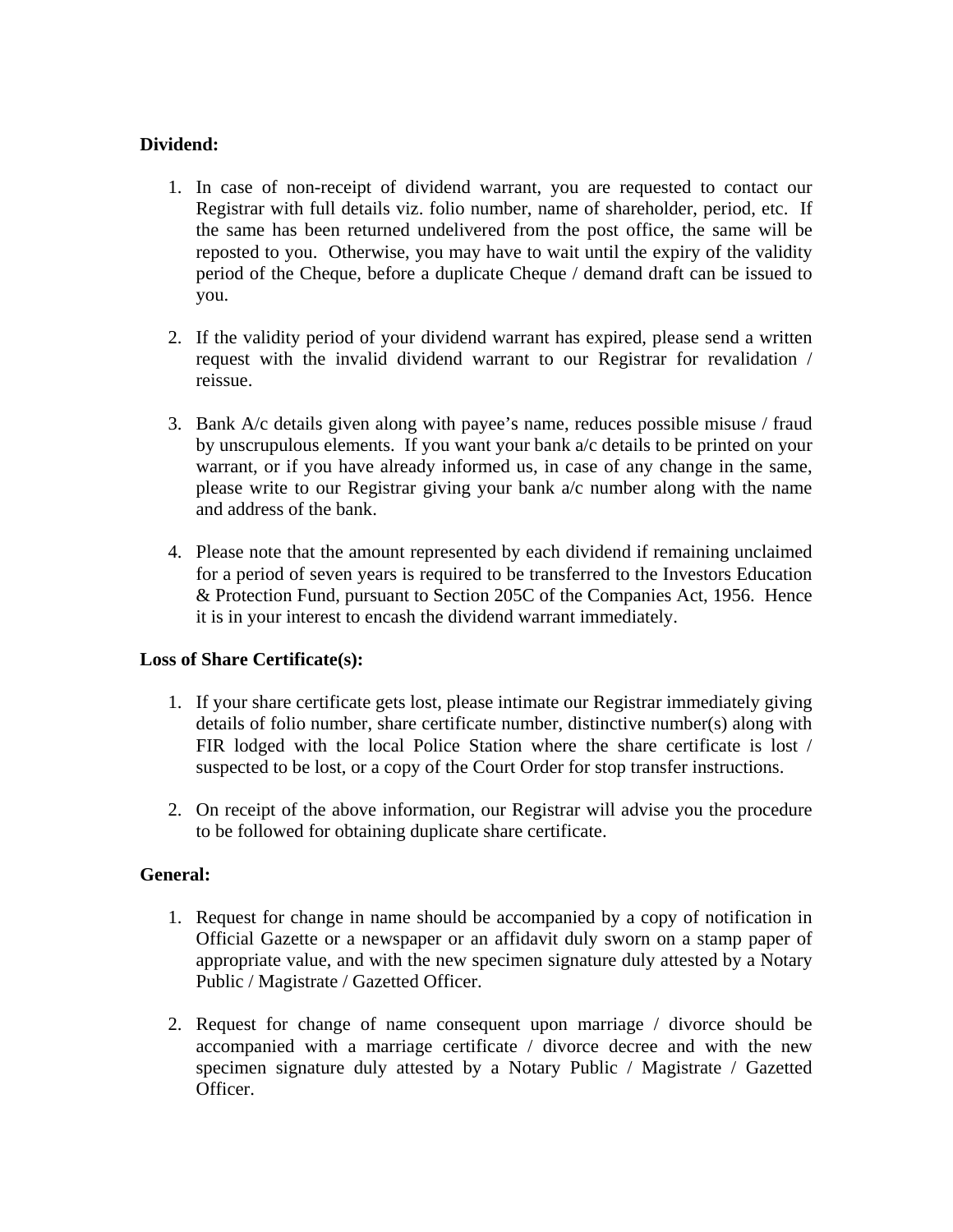3. In case your Share Certificate(s) is / are torn or mutilated, please send the same to our Registrar for replacement with new Certificate(s).

# **Depository System:**

The company has entered into a tripartite agreement with both M/s National Securities Depository Limited (NSDL) and M/s Central Stock Depository Limited (CDSL) along with our Registrar M/s Computech Sharecap Limited for making the company available for dematerialization and scripless trading.

### **Benefits of participation in a depository:**

- No bad deliveries:
- Immediate transfer of shares;
- No stamp duty on transfer of shares;
- Handling of large volumes of paper greatly reduced;
- Eliminates risks associated with physical certificates such as loss, theft, mutilation, forgery etc;
- ❖ Reduction in transaction cost.

### **Process for Dematerialisation of Shares:**

- 1. The shareholder opens an account with a Depository Participant (DP) of his choice. Information about DP's is available with M/s National Securities Depository Limited, Tradeworld, 4<sup>th</sup> Floor, Kamala Mills Compound, Lower Parel, Mumbai – 400 013 (website: [http://www.nsdl.co.in\)](http://www.nsdl.co.in/).
- 2. The shareholder deposits the share certificate after canceling the same, along with a Dematerialisation Request Form (DRF, available with the DP) to the DP.
- 3. The DP intimates the concerned depository of the request and submits the concerned certificate(s) to the Registrar for the purpose of dematerialisation.
- 4. Based on its acceptance of the dematerialisation, the shares are converted into electronic shares by the Registrar who updates their records accordingly and informs the concerned depository of the completion of dematerialisation.
- 5. The depository, in turn, updates its records and informs the DP of such dematerialisation.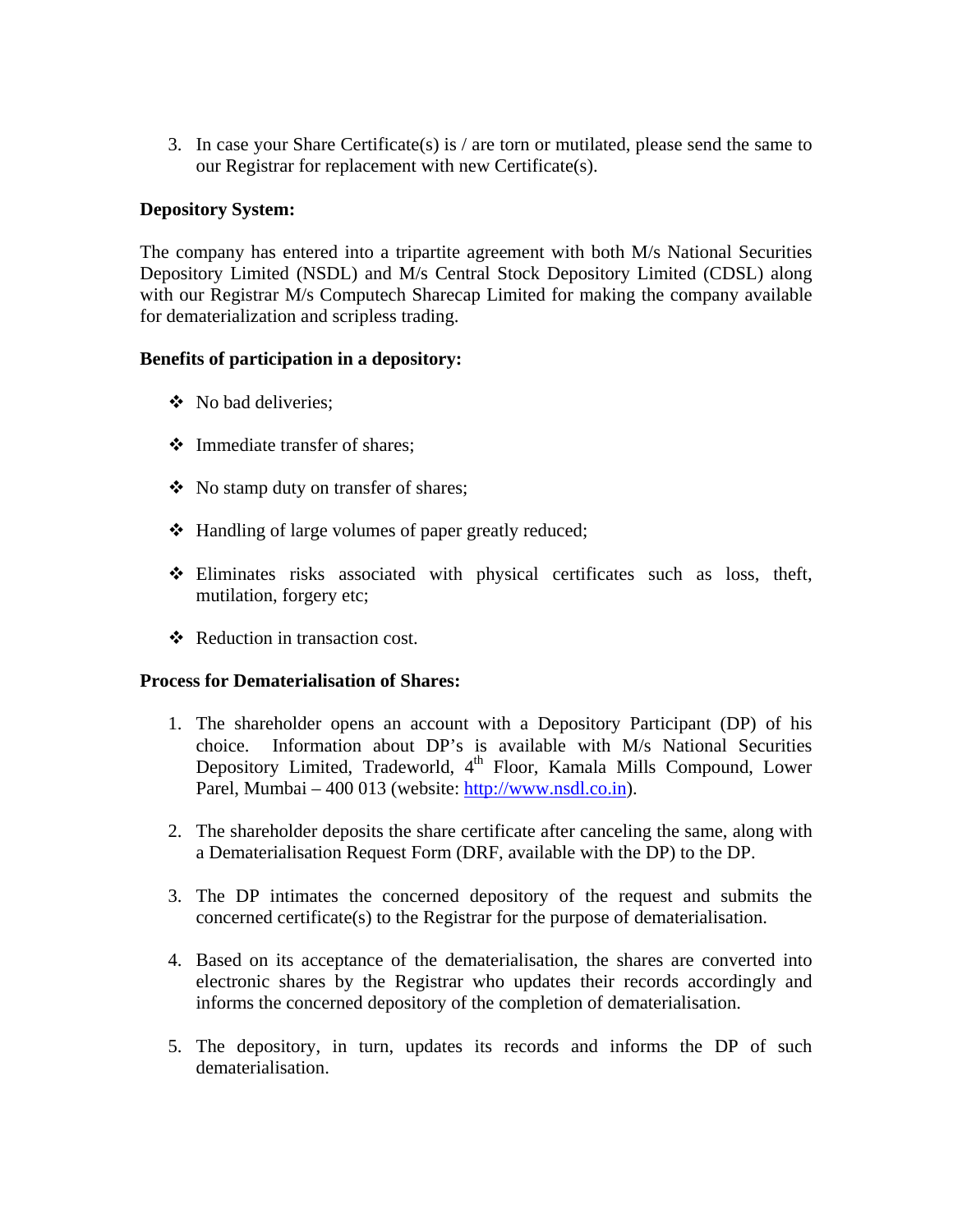- 6. The DP updates its records and informs the shareholder accordingly in the form of a statement of balance.
- 7. The concerned shares now stand dematerialised and can be bought and sold in the same manner as physical shares.

### **Process for Rematerialisation of Shares:**

- 1. Investor fills and signs a Rematerialisation Request Form (RRF, available with the DP) and sends the same to the DP.
- 2. On receipt of the above
	- DP verifies that the investor has sufficient free holdings in his account in electronic form.
	- $\triangle$  DP verifies the signature of the shareholder with its records and authorizes the request.
	- DP sends electronic request to the concerned depository.
	- DP prints investors' details and sends the same along with the RRF to the Registrar.
- 3. The Registrar receives the electronic request through the concerned depository.
- 4. On receipt of the RRF, the Registrar updates its accounts, prints the share certificate(s) and confirms the rematerialisation to the concerned depository.
- 5. The concerned depository confirms the rematerialisation to the DP.
- 6. Registrar despatches the certificate(s) to the investor.

### **Steps involved in Sale of Securities:**

- 1. The investor through a broker effects Sale transaction.
- 2. Delivery is given by a seller to the broker by filling in a Delivery Instruction Form (DIF) (equivalent to a Cheque) duly signed. The DIF contains the particulars like name and number of shares and details of the receiving member.
- 3. The DP electronically processes instruction.

### **Steps involved in Purchase of Securities:**

1. Investor through a broker effects purchase transaction.